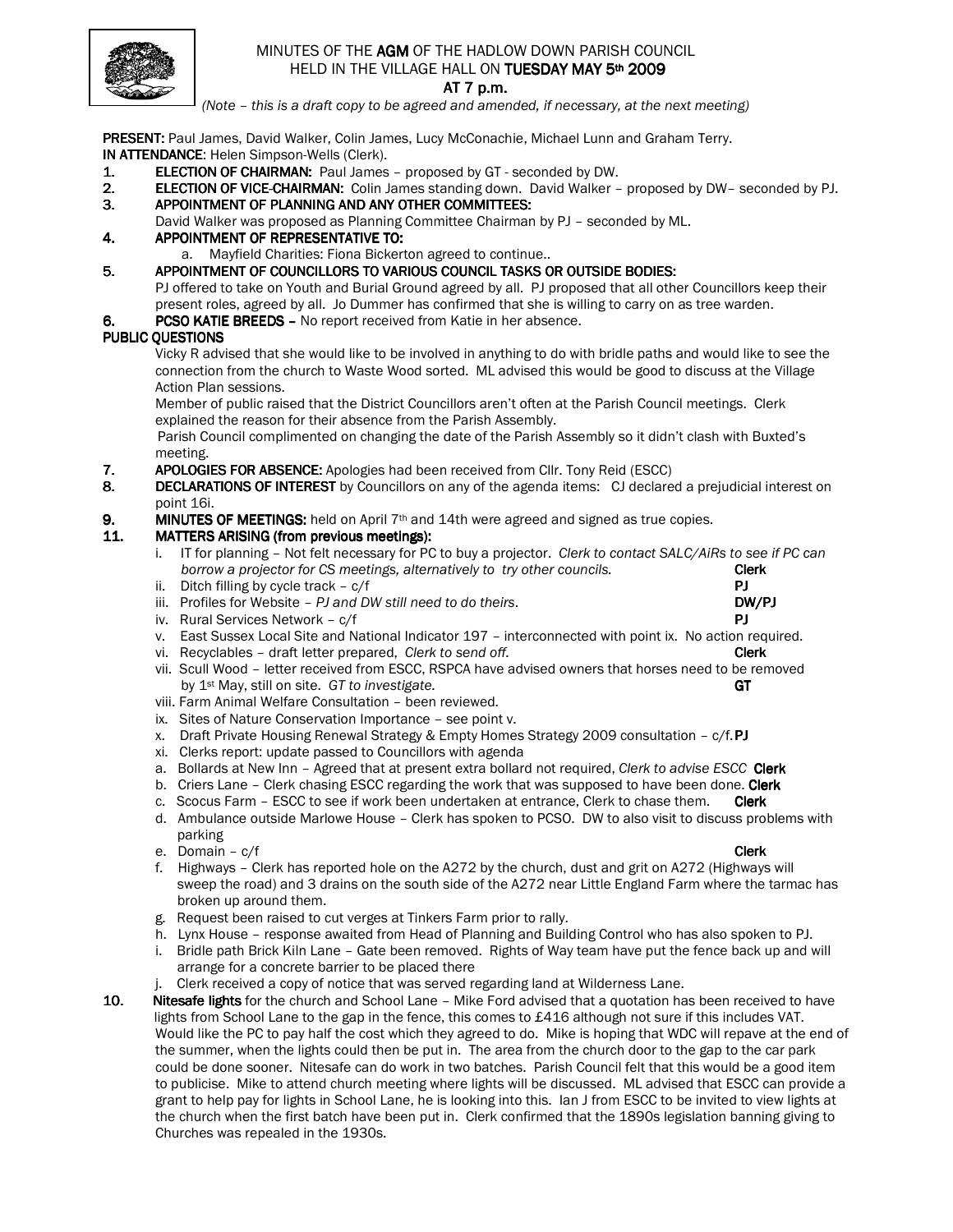## 12. PLANNING MEETINGS;

Planning applications were included in the meetings on 7<sup>th</sup> and 14<sup>th</sup> April. Minutes are circulated to Councillors and posted on the village notice boards and can be provided to anyone who may be interested via the Clerk. PLANNING APPLICATIONS:

WD/2009/0693/F - THE GRANGE, MAIN ROAD TN22 4HH - A single storey garden level side extension consisting of a kitchen and living area with an associated larder and cloakroom – The Council have no objection to this application and feel the addition is tastefully designed and in keeping with the existing building. WD/2009/0770/F - THE NEW HOUSE, SCHOOL LANE TN22 4HY - Proposed single storey rear extension to create extended lounge and dining room and new utility room – The Parish Council can see no reason to object to this application.

WD/2009/0760/F - STONEHURST FARM, FIVE ASHES TN20 6LL - New haystore/tractor shed - Clerk to arrange site visit and extension to time Clerk and the Clerk control of the Clerk control of the Clerk

WD/2009/0655/F & LB - SHEPHERDS HILL HOUSE, BUXTED, TN22 4PX - Proposed orangery - Clerk to arrange site visit and extension to time. **Clerk** and the set of the set of the set of the set of the set of the set of the set of the set of the set of the set of the set of the set of the set of the set of the set of the

GRANTED PLANNING PERMISSION: None received

REFUSED PLANNING PERMISSION: None received

13. REPORTS FROM CLLR. TONY REID, ESCC & CLLR. KEN OGDEN/NORMAN BUCK WDC - Nothing received in their absence.

## 14. REPORTS FROM COUNCILLORS (COUNCIL MATTERS AND OUTSIDE BODIES):

- i. Neighbourhood Watch, Emergency Planning, New Village Hall Working Party and Playing Field Committee Cllr. Graham Terry - PF been awarded a grant of  $£14,500$ . Looking at equipment to put in although the more work that is done the greater the upkeep costs. It was asked whether the Parish Council should be supporting these amenities on a regular basis – needs to be taken into account for 2010-11 precept. Acknowledged work Peter Gillies has put in. PC will need to be consulted as the equipment will be on the land the PC rent. PFC meeting next week to discuss what will be done with the grant, will present to PC before they commit to anything.
- ii. Easylink Cllr. Lucy McConachie nothing to report.
- iii. Community Strategies, Sustainable Development and Environment Matters Cllr. Michael Lunn 1st Community Strategy session 13<sup>th</sup> May.
- iv. Rights of Way, Highways and Footpaths Cllr. David Walker will discuss continuing deterioration of roads at the SLR meeting. Complaint been received regarding the state of the hedge at Oakwood House, PJ to visit and request it be cut back. **PJ**  $\blacksquare$

Gate at bottom of green lane in Dog Kennel Lane has been pulled down Clerk to contact Rights of Way Clerk

 v. Village Hall Management Committee, Wealden Association of Local Councils and Safer Wealden Partnership – Cllr. Colin James – 1 quote received for retiling the ceiling in the main hall and putting up dividing bars £940 + VAT, awaiting further quotes. Steps to main door also being looked at. No room to fit disabled access, also unable to do handrails as doors open outwards, possible to get disabled access from a side door. Cavity wall insulation spoken to EDF however they only do for private individuals.

#### 15. BANK RECONCILIATION AND END OF YEAR RETURN: - Bank reconciliation agreed for end of 2008-09 financial year. Unable to agree one for April as deposit statement not been received from the bank.

## 16. OTHER FINANCIAL MATTERS:

- i. Village Hall Clerk has spoken to Lisa S and agreed that PC would be billed quarterly, at meeting agreed to pay £100 per quarter which would cover all PC, Neighbourhood Watch, Emergency Planning & CS meetings.
- ii. WDC notification of precept payment  $£8998.50$  received on  $27<sup>th</sup>$  April.
- iii. Appointment of internal auditor agreed to ask John Roberts if he will continue as Internal Auditor, Clerk to speak to him. **Clerk**
- iv. Insurance Clerk has obtained 2 quotes, PC agreed to go with Allianz.
- v. Charles Arnold Baker 8<sup>th</sup> edition £53.60 + VAT agreed for Clerk to purchase. **Clerk**
- vi. WWYC update £17.50 + £2 postage Clerk to speak to Trevor Leggo and ask him to take up the issue of why the PC has to pay out for an update. The contract of the clerk clerk
- 17. ACCOUNTS FOR PAYMENT The following were agreed by all and cheques raised:
	- i. Helen Simpson-Wells. Salary £738.90 includes £30.40 for mileage, £51.99 for expenses and £166.30 training hours. £460 already paid by standing order therefore cheque raised for £278.90.
	- ii. Jean Holmwood £8.56 backdated pay. Cheque 100833 dated 7<sup>th</sup> April cancelled as didn't include tax deduction.
	- iii. SALC £155.25 Councillor Course.
	- iv. Madasafish £12.10 already paid by direct debit
	- v. AIRs membership £40
	- vi. Simon Goacher £104.96 payroll services
	- vii. Viking Direct stationery £83.59
	- viii. Graham Terry £31.80 mileage and VH meter expenses

## 18. CLERK'S MATTERS:

- Hours checked agreed and signed together with outstanding owing hours. When Clerk has a big project will need to log hours spent on it.
- i. Notice board outside village hall  $-$  Clerk has been advised that the rain is entering, PJ to look at  $-$  PJ
- ii. TPOs at Waste Wood At the Parish Assembly Clerk was advised that the whole of Waste Wood has